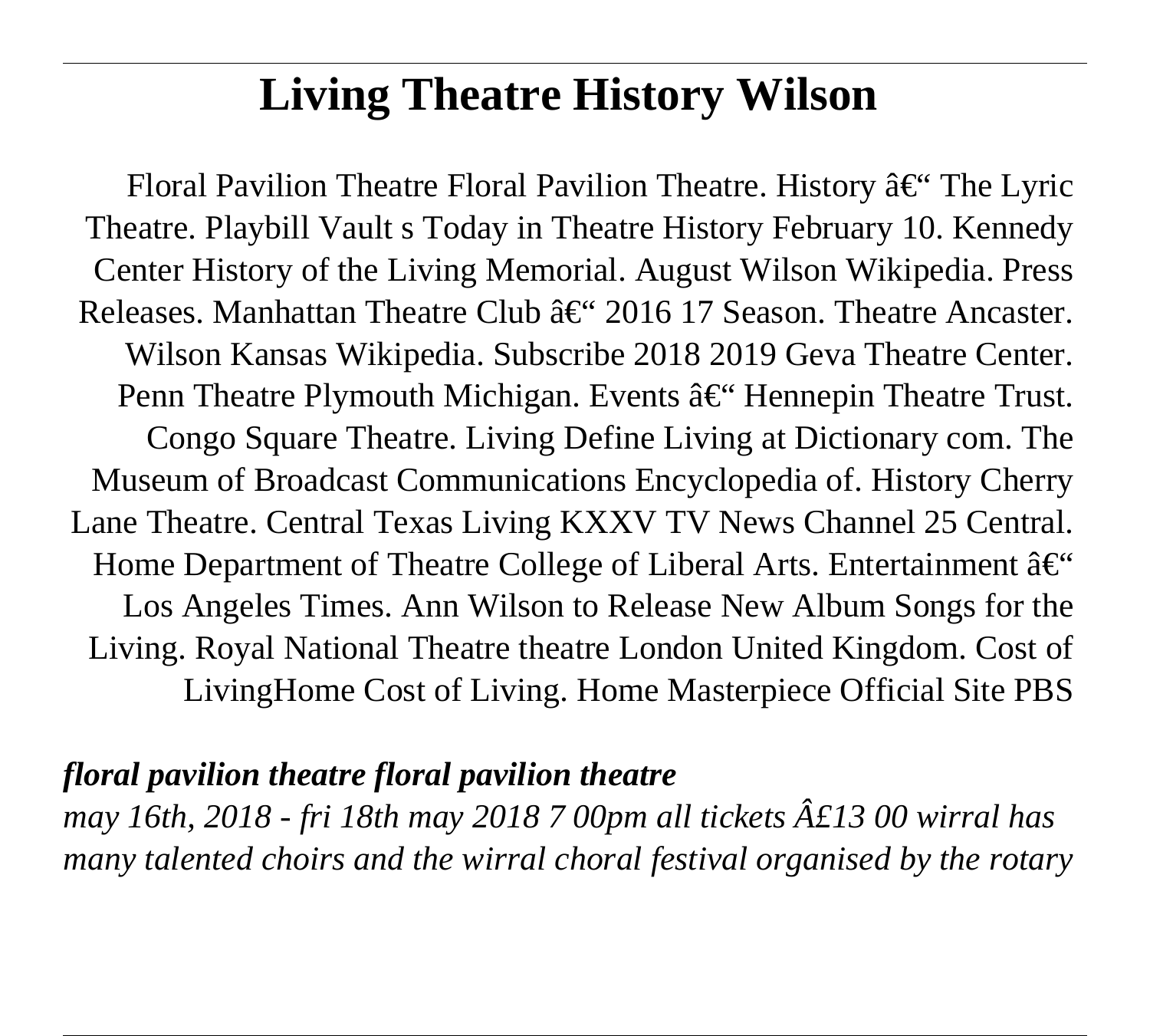*club of north wirral provides an opportunity for several choirs to entertain us at the floral pavilion whilst also raising funds for local charities*''*History*  $â€$ <sup>"</sup> The Lyric Theatre

*May 15th, 2018 - Welcome Visiting the Lyric Theatre for the first time is an unforgettable experience If you* $\hat{a} \in \mathbb{R}^N$ *re not awed by the original 1930 tapestries the golden glow of the replica lanterns or the charm of the restored lobby and auditorium youâ*  $\epsilon^{\text{TM}}$ *ll at least be impressed with our family and student friendly prices and the best tasting popcorn in*''**PLAYBILL VAULT S TODAY IN THEATRE HISTORY FEBRUARY 10**

# **FEBRUARY 10TH, 2018 - IN 1949 THE ORIGINAL PRODUCTION OF DEATH OF A SALESMAN OPENS ON BROADWAY**'

# '**Kennedy Center History Of The Living Memorial**

September 7th, 1971 - History Of The Living Memorial The Kennedy Center Located On The Banks Of The Potomac River Near The Lincoln Memorial In Washington D C Opened To The Public In September 1971''**AUGUST WILSON WIKIPEDIA**

MAY 9TH, 2018 - AUGUST WILSON APRIL 27 1945 â€" OCTOBER 2 2005 WAS AN AMERICAN

PLAYWRIGHT WHOSE WORK INCLUDED A SERIES OF TEN PLAYS THE PITTSBURGH CYCLE FOR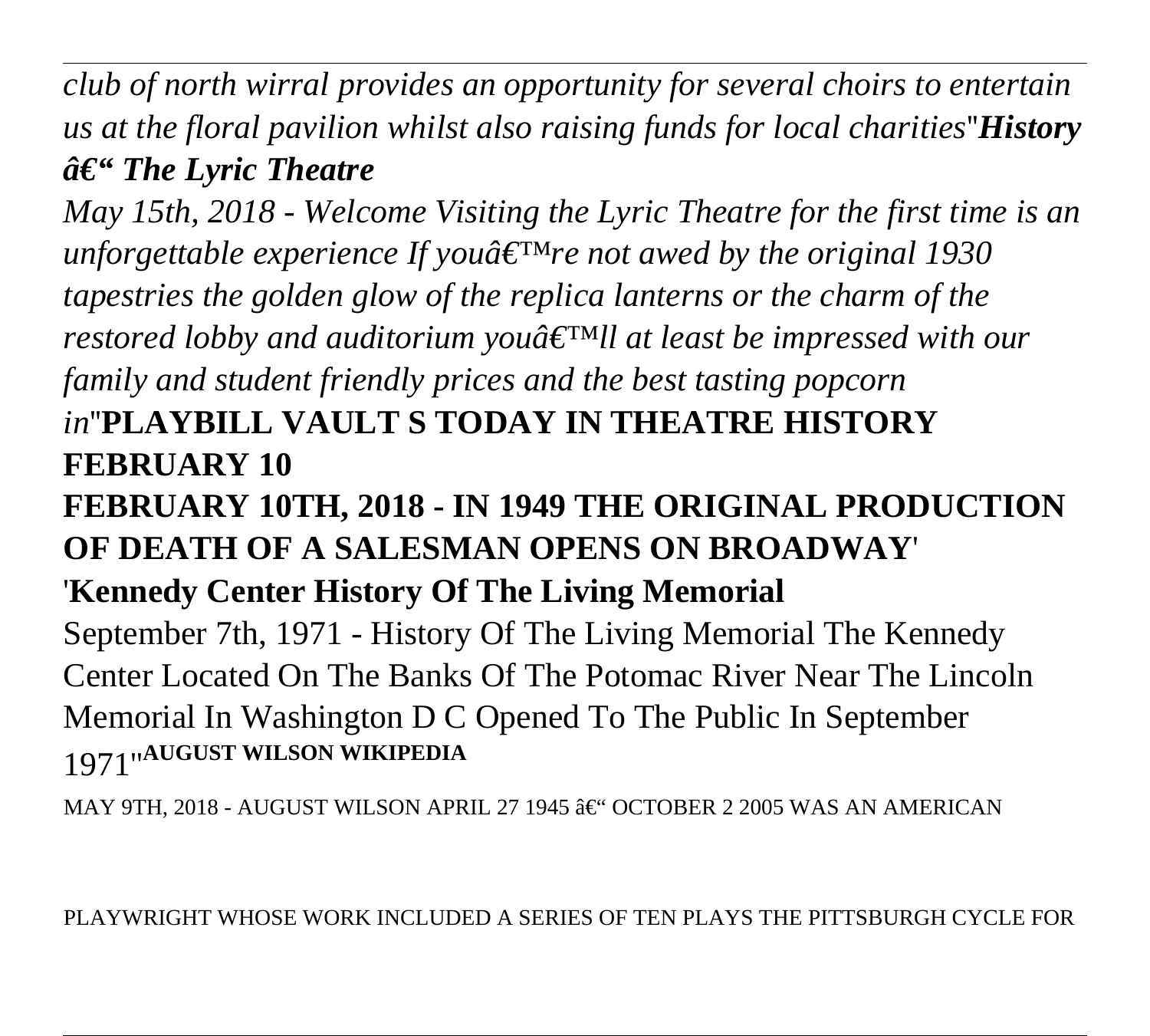#### '**Press Releases**

May 13th, 2018 - PBS KIDS Announced MOLLY OF DENALI A New Animated Series That Will Be The First

Nationally Distributed Children's Series In The U S To Feature An Alaska Native Lead Character 'Manhattan Theatre Club â€<sup>"</sup> 2016 17 Season **May 11th, 2018 - Manhattan Theatre Club has been in the forefront of American theatre for more than 35 years with its Broadway and Off Broadway productions earning 18 Tony Awards and an unprecedented 6 Pulitzer Prizes**''**Theatre Ancaster**

May 12th, 2018 - Theatre Ancaster Providing Excellence In Community Theatre To Ancaster Hamilton And The Surrounding Community' '**wilson kansas wikipedia**

may 13th, 2018 - wilson is a city in ellsworth county kansas united states the community promotes itself as the

czech capital of kansas due to the role of czech immigrant settlers in its early history'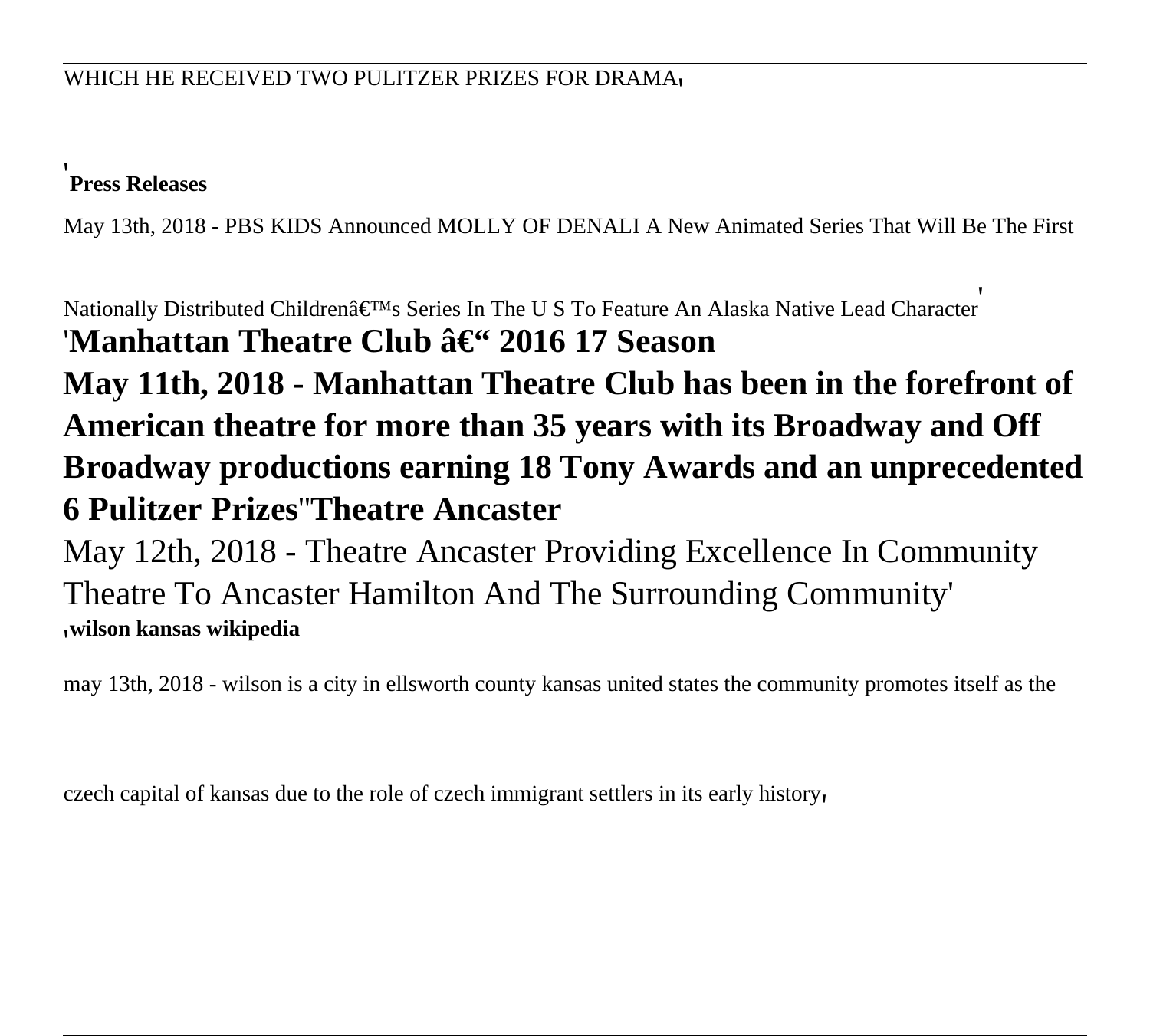#### '**Subscribe 2018 2019 Geva Theatre Center**

**May 12th, 2018 - See Them All A Theatre Lovers Dream 9 Show Package 6 Show Wilson Stage Season 3 Show Fielding Stage Season Package Description Receive a ticket to each fantastic show in the remaining six plays Wilson Stage Series and Fielding Studio Series and keep the same great seats for every performance**'

#### '**Penn Theatre Plymouth Michigan**

May 12th, 2018 - The Penn Theatre in Plymouth Michigan a single movie theater that opened its doors in 1941' *'Events â€*" *Hennepin Theatre Trust May 13th, 2018 - In Person no service fees State Theatre Pantages Theatre amp Orpheum Theatre State Theatre Box Office Monday â€*" *Friday 10am – 5pm Saturday 12pm – 3pm*''**congo square theatre**

may 16th, 2018 - jitney by august wilson directed by cheryl lynn bruce the athenaeum theatre 1 8 2018 through 2

11 2018 join us as we honor august wilson with our production of the eighth play in august wilson s pittsburgh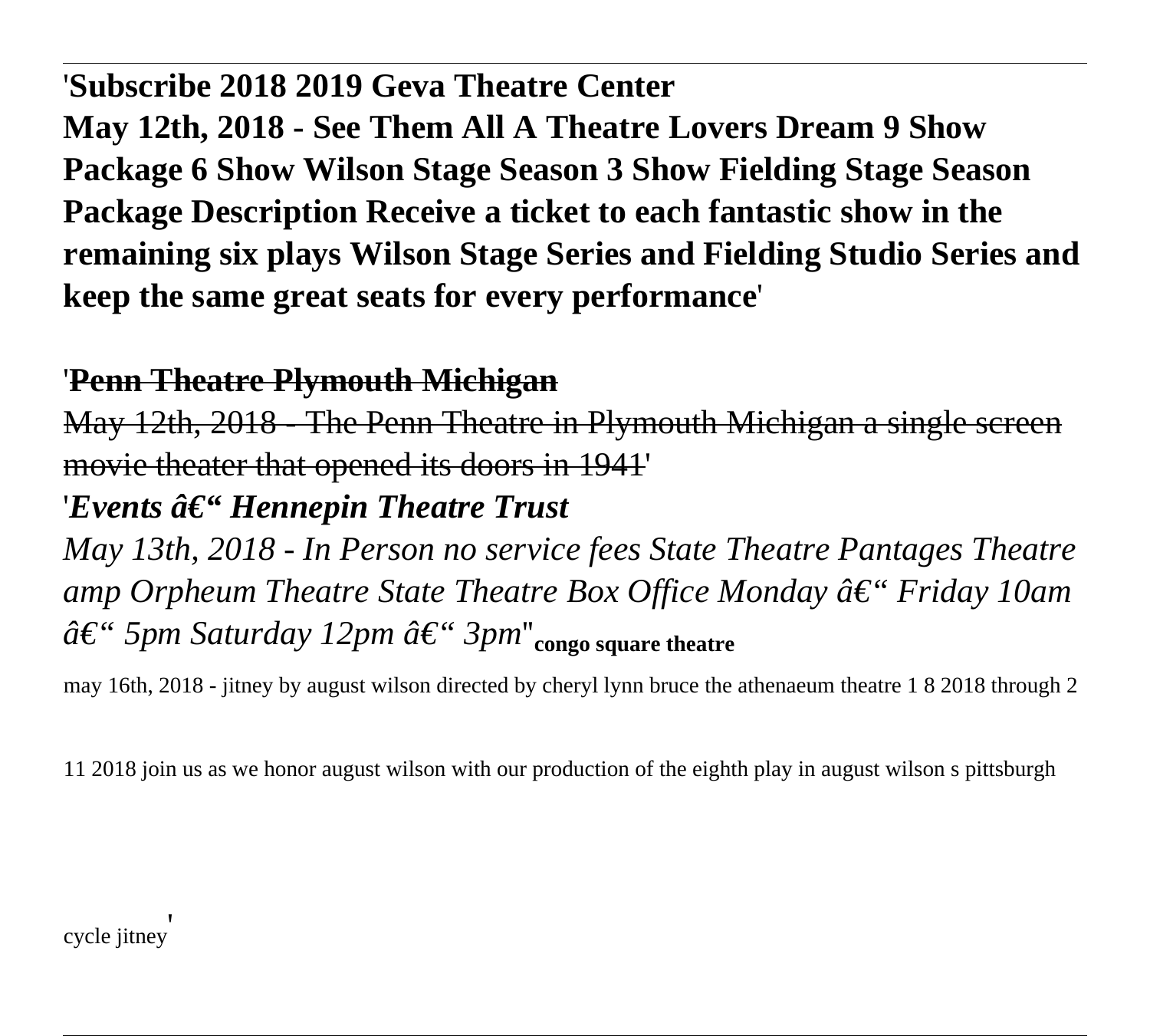# '**Living Define Living at Dictionary com**

May 13th, 2018 - Living definition having life being alive not dead living persons See more'

# '*The Museum of Broadcast Communications Encyclopedia of*

*May 11th, 2018 - Horace Newcomb PhD Editor "The most definitive resource on the history of television worldwide*  $\hat{a} \in \hat{a} \in \hat{a}$ *. Library Journal With more than 1 000 original essays the Encyclopedia of Television examines specific programs and people historic moments and trends major policy disputes and topics such as*'

### '**History Cherry Lane Theatre**

May 10th, 2018 - Cherry Lane s Mission To cultivate an urban artist colony honor our groundbreaking history and engage audiences as partners in creating theater that illuminates contemporary issues and at its best transforms the spirit'

#### '**CENTRAL TEXAS LIVING KXXV TV NEWS CHANNEL 25 CENTRAL**

MAY 14TH, 2018 - CENTRAL TEXAS LIVING KXXV TV NEWS CHANNEL 25 CENTRAL TEXAS NEWS

# AND WEATHER FOR WACO TEMPLE KILLEEN''**Home Department of Theatre**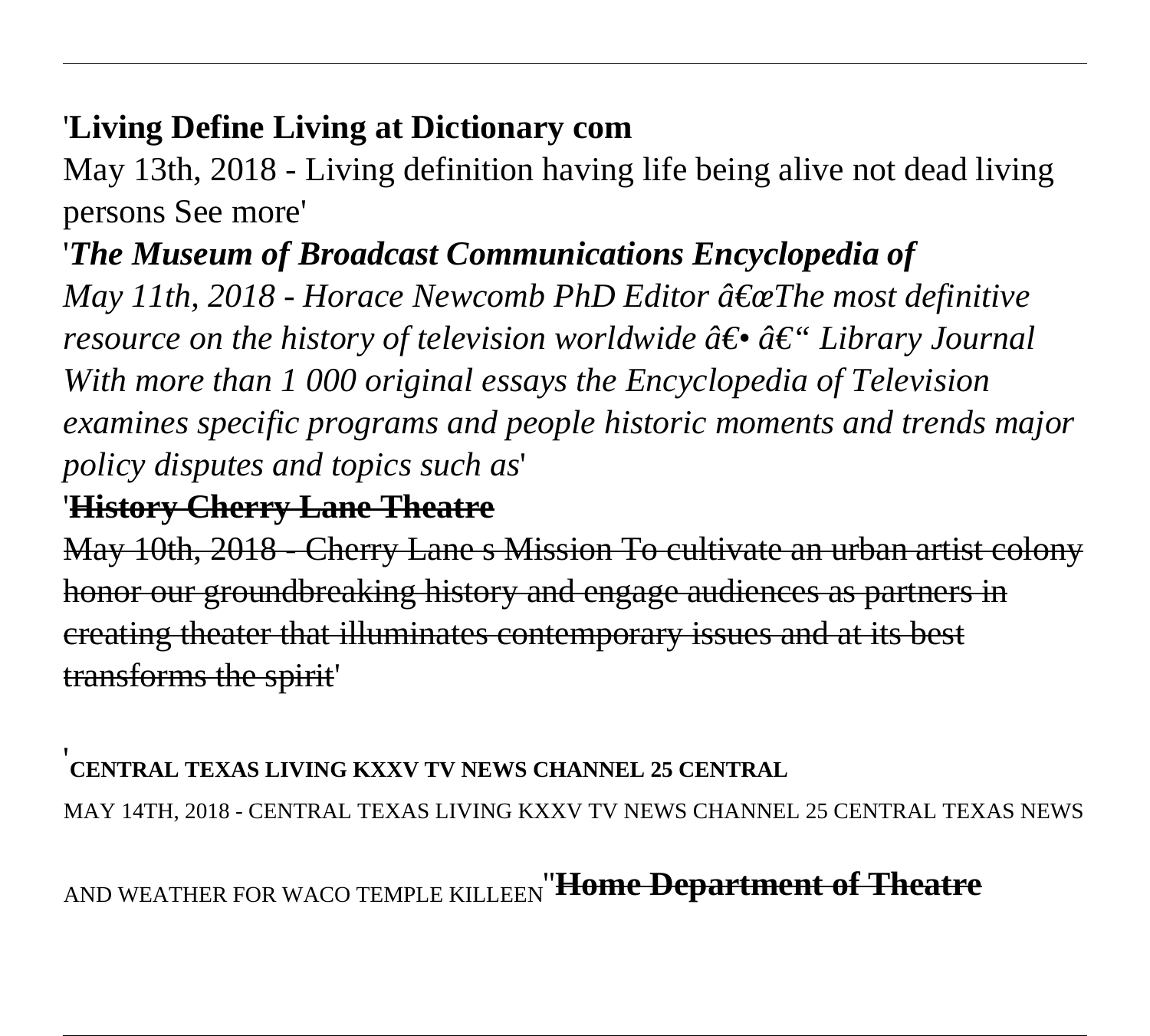# **College of Liberal Arts**

May 14th, 2018 - AU Theatre students do it all from performance to technology design and management From Shakespeare to musical comedy experimental theatre and modern dance"Entertainment â€" Los Angeles **Times**

**May 13th, 2018 - Television Brooklyn Nine Nine is not dead NBC steps in for the save After Fox canceled Brooklyn Nine Nine NBC has stepped in to save it**'

'**Ann Wilson to Release New Album Songs for the Living** March 6th, 2018 - Ann Wilson will release Songs for the Living Vol 1 in 2018''*Royal National Theatre theatre London United Kingdom May 13th, 2018 - In 1848 the idea of a national theatre was proposed by the publisher Effingham Wilson and the lack of such a theatre had become a concern of many theatrical professionals by the early 20th century However successive attempts to raise funds and build a home for such a theatre were stymied for*'

# '**cost of livinghome cost of living**

may 15th, 2018 - official website directed by obie award winner jo bonney this achingly human and surprisingly funny play comes to manhattan